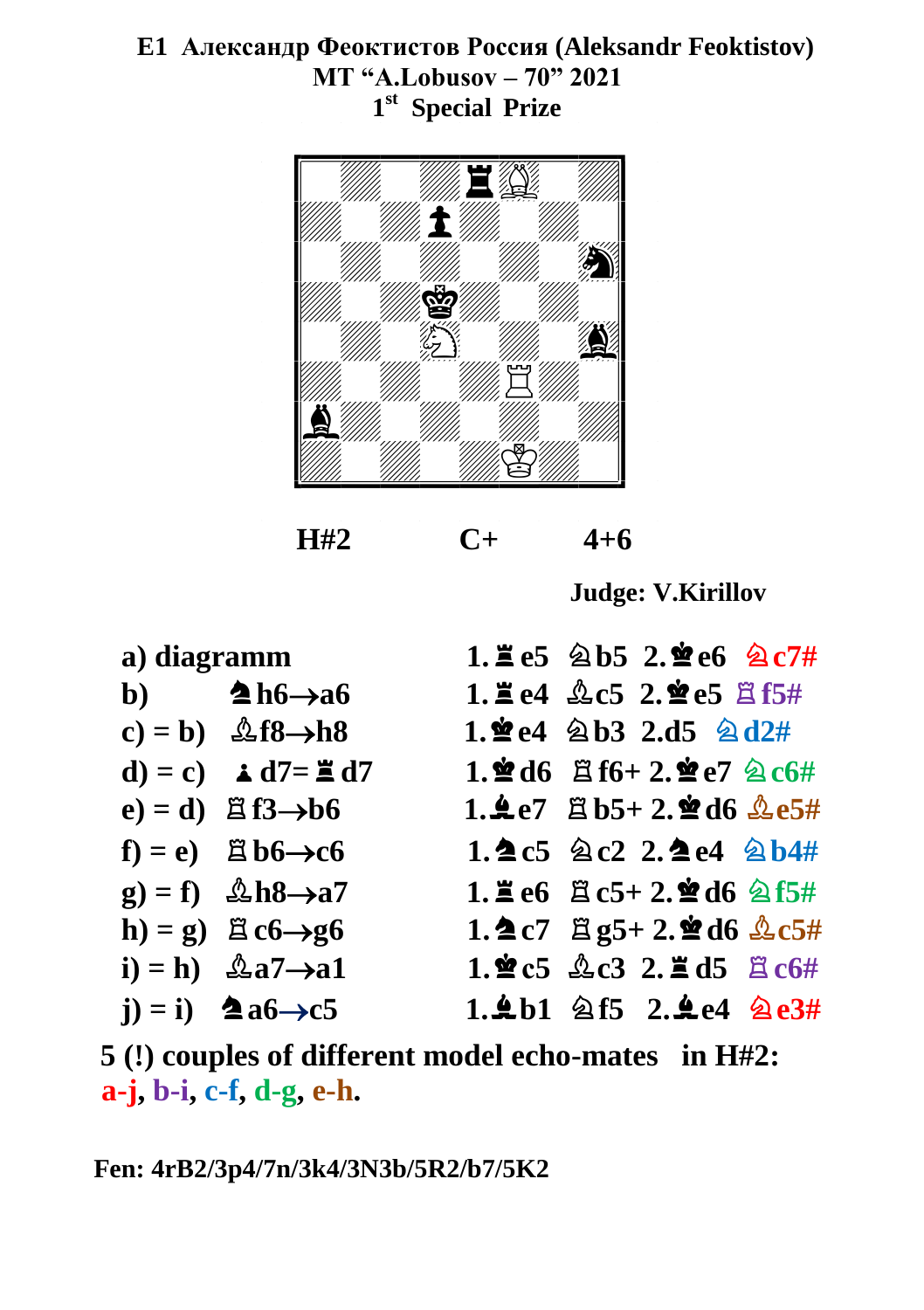# **E2 Александр Феоктистов Россия (Aleksandr Feoktistov) «Zadachi i Etyudy» 2020 1 st Prize**



**h#3 C+ 4+15 4 SOL**

**Judge: V.Gurov**

- **1)** 1.  $\mathbf{\mathbf{\Psi}}$ xd5  $\mathbf{\Xi}$ **2xd2 2.**  $\mathbf{\mathbf{\Psi}}$ f3  $\mathbf{\Xi}$ d5+ 3.  $\mathbf{\mathbf{\Phi}}$ e4  $\mathbf{\Xi}$ 1d4# mm
- $2)$  1. $\frac{1}{2}$  xd5  $\frac{1}{2}$  1c1 2.d1  $\frac{1}{2}$   $\frac{1}{2}$  c6 3. $\frac{1}{2}$  d4  $\frac{1}{2}$  1c5# mm
- $3)$  1. $\mathbf{\hat{Z}}$ d4  $\mathbf{\hat{Z}}$ a2 2. $\mathbf{\hat{Z}}$ c3  $\mathbf{\hat{Z}}$ b1 3. $\mathbf{\hat{Z}}$ d4  $\mathbf{\hat{Z}}$ xb3#
- **4) 1.**7**f4** q**1xd2 2.**7**g3** q**h2 3.**3**f4** q**cg2# HOTF**

**1** – black/white FML, white/white Bristol, model mate **2** – white/black FML, white/white Bristol, model mate echo-model mates

**3** & **4** - identical black moves, black/black FML **4** - white/white Bristol

All white  $\beta$  moves.

**Fen**: **3K4/r2p3b/1n4p1/b2Bk3/4q1p1/pp2p3/2Rp4/r2R1n2**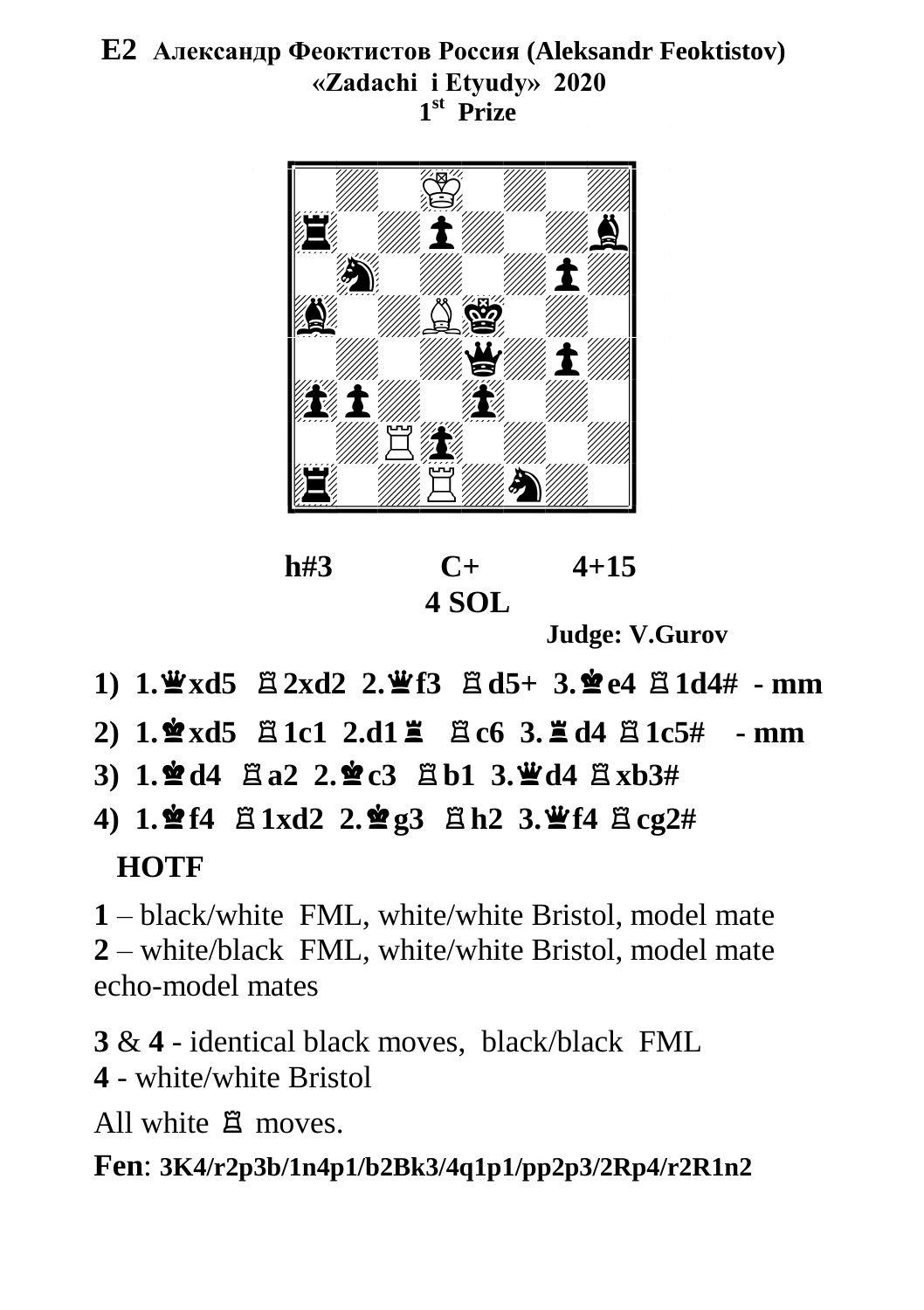# **E3 Александр Феоктистов Россия (Aleksandr Feoktistov) MT "A.Lobusov – 70" 2021 5 th - 6 th Prize**



 **H#4 С+ 8+9 3 SOL** 

**Judge: V.Kirillov**

**1.**  $\triangle$  e4 f4-f5 2.g6xf5  $\triangle$  f4 3.  $\triangle$  d6  $\triangle$  e3+ 4.  $\triangle$  d4xe5  $\triangle$  d4#

$$
\mathcal{L}_{\mathcal{A}}
$$

**1)**

**2)**

 $1.$  $\frac{4}{3}$   $e4$  **h4**  $2.$  $\frac{4}{3}$   $e4$ -**f5 h5**  $3.$ **g6**x**h5 g5**-**g6**  $4.$  $\frac{4}{3}$   $e4$   $\frac{8}{3}$ **g5**#

**3)**

**1.±e4** h2-h3 2.**±e4-f5**  $\&$ **g3-h2** 3.**\*e4**  $\&$ **g4-g3** 4.**\*xf4**  $\&$  **g4**#

 $1)$  **4.** $\frac{\mathbf{6}}{4}$ **d** $4$ xe5  $\frac{\mathbf{6}}{4}$ **d** $4$ # - White-Black FML

 $2)$   $3...$   $g5-g6$   $4.\n4.$  $e4$   $\Xi$   $g5#$   $\Xi$  White-White FML

- **3) 3…** q**g4-g3 4.**7**xf4** q**g4# - White-White FML** (switchback)
- 1)  $-2$  FML (f4 & d4)
- **2)** 3 FML (e4, g6 & g5)
- **3)**  $-4$  FML (h2, e4, g3 & g4)

The play on one square (1.X**e4** & 2.Y**f5**) & FML.

## **Fen: K7/1r6/4p1p1/3bP1P1/1ppk1PR1/5pB1/3n1P1P/8**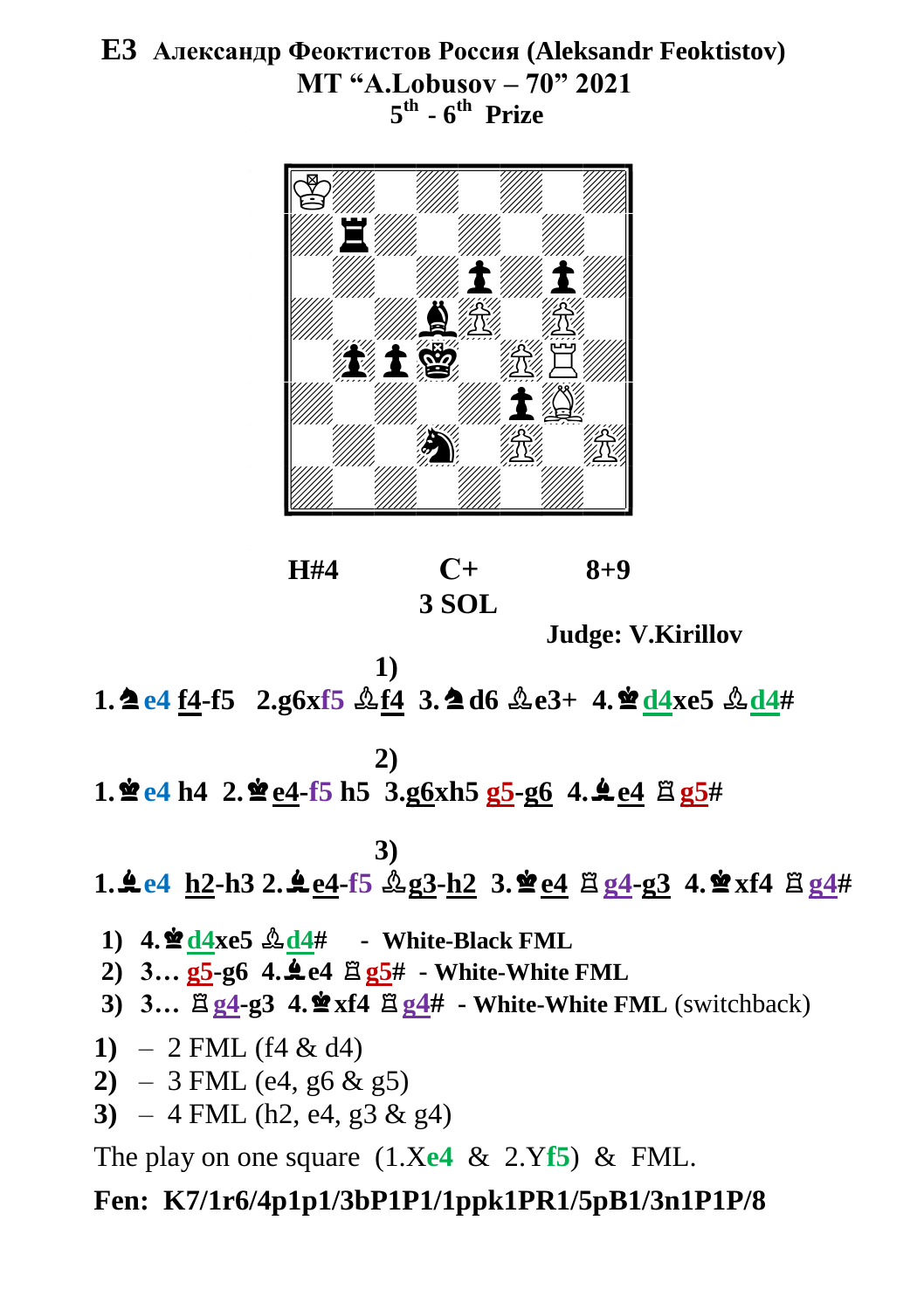## **E4 Александр Феоктистов Россия (Aleksandr Feoktistov) «Zadachi i Etyudy» 2021 Award not published yet**



 $H#5$   $C+$   $2+8$  **2 SOL**

**Judge: V.Nefyodov**

- **1) 1.** $\angle E$  **c7**  $\triangle 2$  **g8!**(**A**)[tempo] **2.** $\angle E$  **c5**  $\triangle 2$ **xh7(B**) **3.** $\triangle 2$  **c4**  $\triangle 2$  **g6**  $4.4e3$   $\%$ f5 5. $4d4$   $\%$   $h4#$  - mm
- **2) 1.** $\Xi$  **e5**  $\mathcal{Q}$ **xh7!(B)**[tempo] **2.** $\mathcal{Q}$ **e6**  $\mathcal{Q}$ **g8(A) 3.** $\Delta$ **d5**  $\mathcal{Q}$ **f8 4.**+**g5** u**e8 5.**+**f6** m**d4# - mm**

**Fen: 7K/4r2p/3p4/3k3n/8/4n3/1pN5/2b5**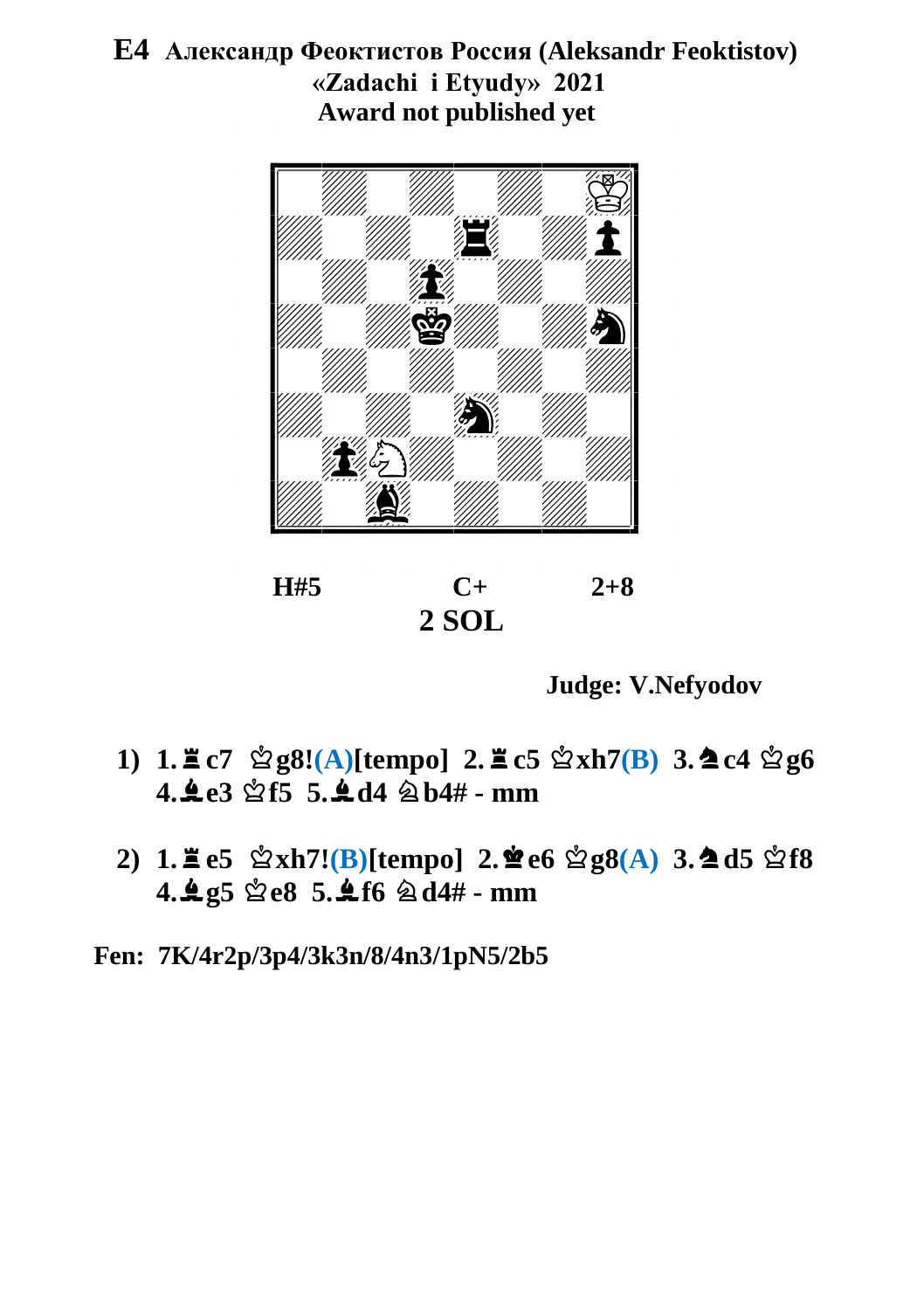## **E5 Александр Феоктистов Россия (Aleksandr Feoktistov) «Gravyure – 2020» 2020 4 th Mention Honourable**



 $H#5.5$   $C+$   $2+8$  **2 Sol**

**Judge: I.Agapov**

 $1... 0-0-0$   $2.2$  **d**  $7 \text{ Bxd3+} 3.2$ **c**  $6 \text{ } \frac{6}{2}$  **c**  $2 \text{ } 4.2$ **r**  $b5 \text{ } \frac{6}{2}$  **c**  $3$  $5.$ **2** $a4$   $\beta$ d1  $6.$ **2** $a3$   $\beta$  $a1#$  **-**  $mn$ 

 $1...$   $2.1$   $2.2$   $13.12 + 21.12$   $4.2$   $96$   $2.23$  $5.\n$ **2h5 2f4 6.** $\clubsuit$  **g6**  $\Xi$  h1# - мм

**Fen: 4k3/8/8/2q2b2/2n5/3ppp1p/8/R3K3**

**A.Feoktistov** [aff\\_sk@mail.ru](mailto:aff_sk@mail.ru)